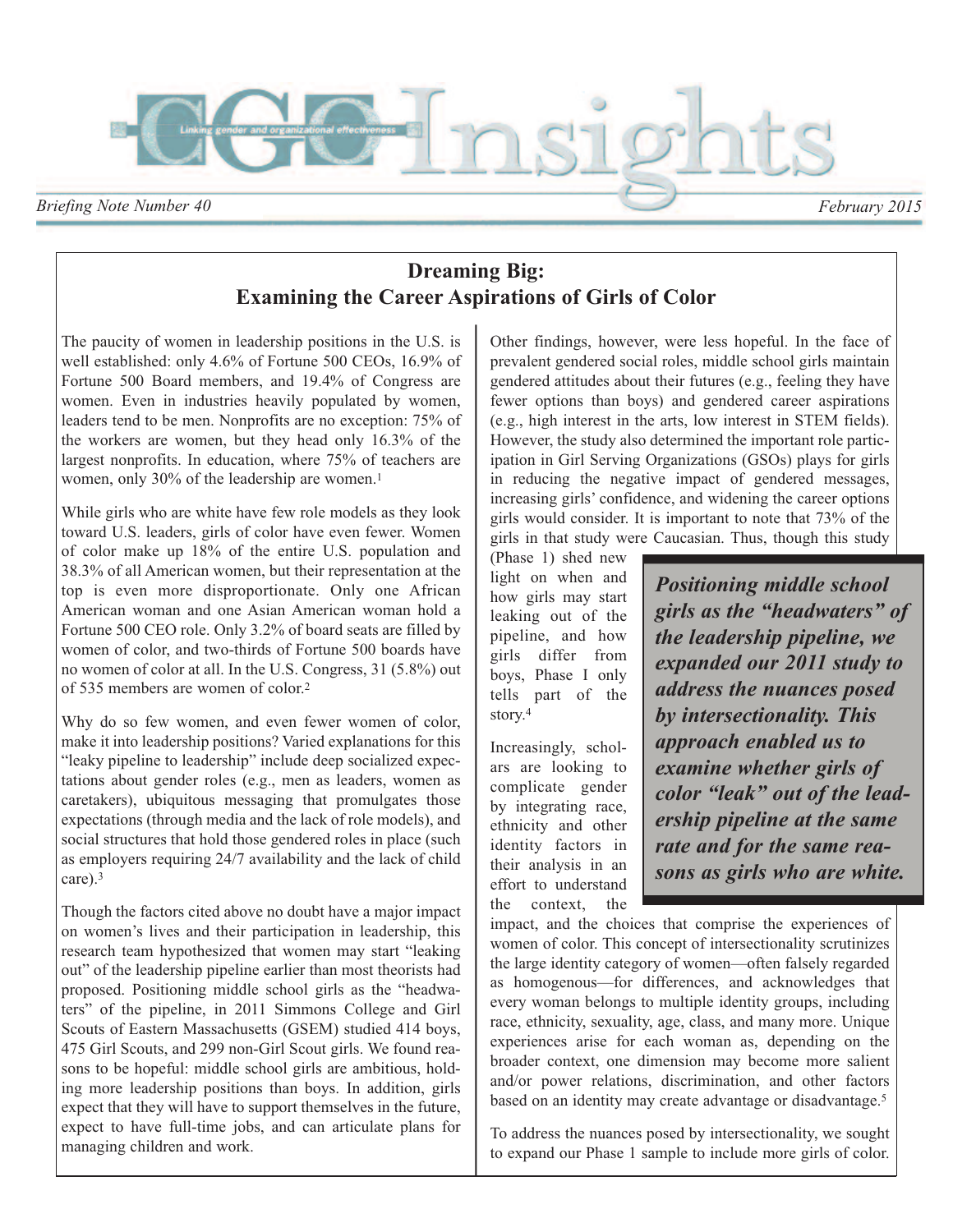To do so, six Massachusetts GSOs with similar missions relating to building leadership with girls gave access to their girl members to complete the same survey.6 This approach enabled us to examine whether girls of color "leak" out of the leadership pipeline at the same rate and for the same reasons as girls who are white.

The final sample (including girls from Phase 1 and Phase 2) consists of  $632 (60.6\%)$  girls who are white and  $281 (39.4\%)$ girls of color (see Table 2 in Endnotes).7 Because other variables—e.g., school grade level, age, socio-economic status, urban/suburban, education levels of parents, and presence of parent/guardian in the home—were consistent across the groups, we were able to examine and attribute differences in responses to race/ethnicity. However, it is important to acknowledge two limitations, both related to sample size. First, the experiences and cultural norms of girls can vary widely across ethnic groups, yet each individual ethnic cell (e.g., Spanish/Hispanic, African American, Asian/Pacific Islander, Native American, and biracial/multiracial) is too small to allow cross-group analyses. Second, there is diversity within each ethnic group. Despite these limitations, however, the data leads to four key findings.

### **Findings**

### *Finding #1: More girls of color say that their future work won't be interrupted by having children.*

In looking at girls' future goals, they expect to have to support themselves and their families; this expectation is consistent with current reality, where 40% of women are the cultural dynamics where multiple generations share childcare. Unlike many white women, African American women tend not to create a dichotomous choice between good mothering and providing financial support. Instead, they see good mothering as providing at least in part the financial resources necessary to sustain families.9 The girls of color in this survey may have already adopted this perspective.

*Finding #2: Girls of color share some of the same career goals as girls who are white, but "being respected" and financial goals are comparatively more important.*

Girls were asked to rank how important 19 potential job attributes are to their future careers. Factor analysis divided up those 19 attributes into three categories, each of which explains a distinct "mega" goal. We named those mega-goals: **"Helping Others"** (which includes job attributes such as "making the world a better place" and "being respected"), **"Be Your Own Boss"** (including attributes such as "being in charge" and "working from home"); and **"Rewarding Job"** (including attributes such as "enough money to enjoy my life" and "time to spend with family and friends"). For all girls, **"Helping Others"** was the strongest mega-goal category. For all girls, inside that mega-goal, "making the world a better place" and "helping other people" were the top two most sought-after job attributes.

When examining the responses of girls of color, however, several differences become evident. First, the attribute of "being respected" (embedded in the strongest **"Helping Others"** category) became much more powerful as a sought-

primary breadwinners for their families, whether in single or two-parent families.8 Additionally, most girls expect to have a fulltime job. However, more girls of color  $(65\%)$ expect to have children and continue to work right away after giving birth than girls who are white (51%). Only 23% of girls of color say they will stop work until their children reach school age and then return, compared with 35% of girls who are white. Taken together with the strong financial career goals of girls of color (see Finding #2), these girls may be

| <b>Table 1: Middle School Girl Career Choices</b> |                                       |                              |                                       |  |  |  |  |
|---------------------------------------------------|---------------------------------------|------------------------------|---------------------------------------|--|--|--|--|
| Girls,<br>White                                   | <b>Their</b><br><b>Parents</b>        | Girls of<br>Color            | <b>Their</b><br><b>Parents</b>        |  |  |  |  |
|                                                   | 43.4<br>I don't know                  |                              | 40.3<br>I don't know                  |  |  |  |  |
| 18.1<br>Teach/Coach                               | 22.2<br>Do whatever<br>makes me happy | 13.3<br>Doctor/Surgeon       | 17.4<br>Do whatever<br>makes me happy |  |  |  |  |
| 12.7<br>Work with<br>animals                      | 7.1<br>Doctor/Surgeon                 | 12.5<br>Want to be<br>famous | 13.3<br>Doctor/Surgeon                |  |  |  |  |
| 9.4<br><b>STEM</b>                                | 5.7<br>Teach/Coach                    | 10.0<br><b>STEM</b>          | 4.8<br><b>STEM</b>                    |  |  |  |  |
| 9.1<br>Want to be<br>famous                       | 4.2<br><b>STEM</b>                    | 8.8<br>Teach/Coach           | 4.0<br>Teach/Coach                    |  |  |  |  |
| 6.4<br>Health care                                | 3.9<br>Make lots of<br>money          | 8.8<br>Work with<br>animals  | 4.0<br>Make lots of<br>money          |  |  |  |  |



anticipating a future informed by the reality of financial obligations, lack of affordable child care in the U.S., and after job attribute for girls of color than for girls who are white. Second, the next strongest megagoal for girls of color is **"Rewarding Job,"** compared with girls who are white, for whom it is **"Being Your Own Boss."** Taken together, this means that, for girls of color, having a rewarding job is more important than being one's own boss. This also signals that the attributes of "making enough money to enjoy my life" and "making lots of money" are much stronger for girls of color than for

their white counterparts. For girls who are white and who share other identity dimensions as the girls of color including socio-economic status, having control over their time (as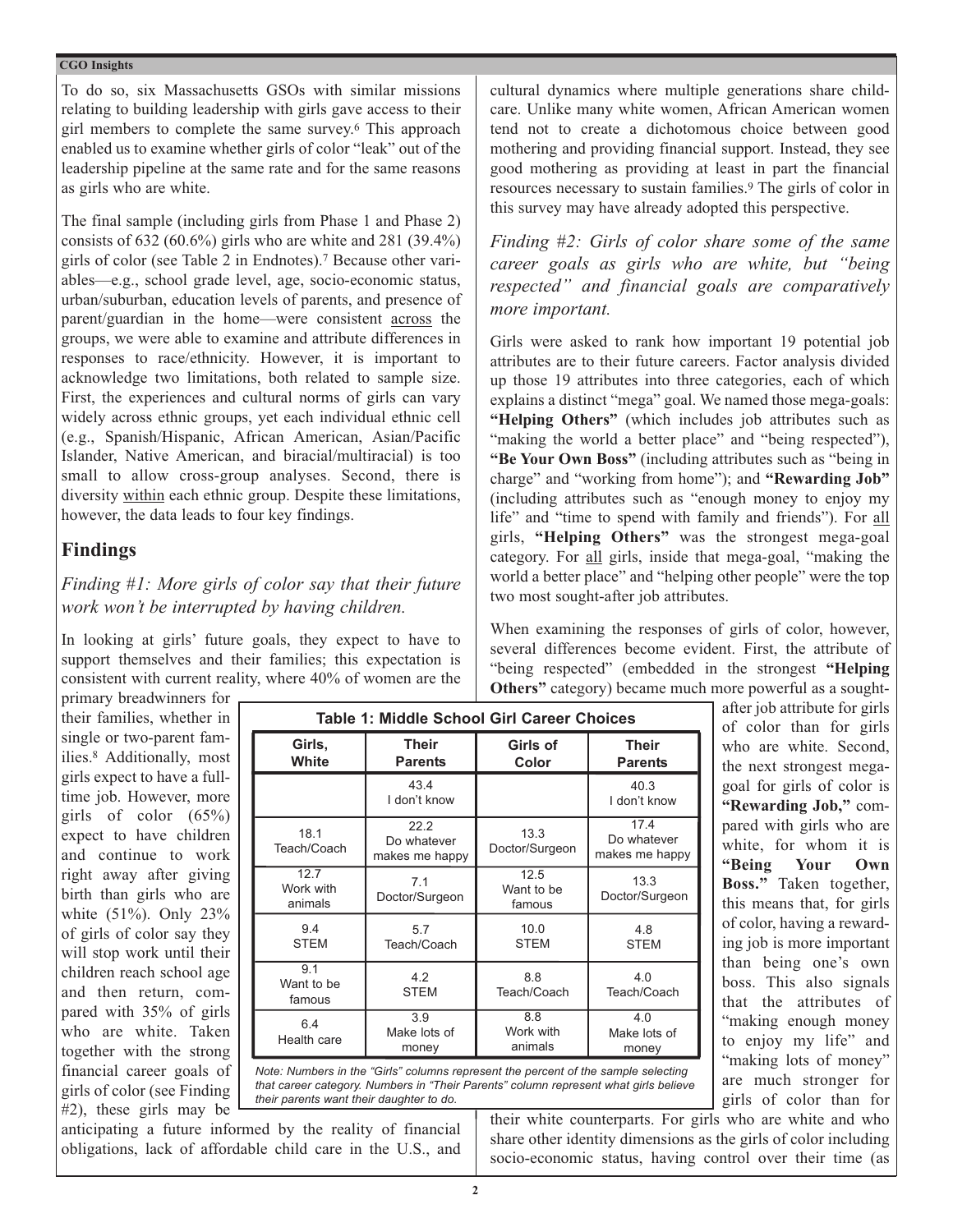captured in the goal attributes of working from home, or working for myself, or being one's own boss) is more important than financial goals, which fall into their weakest megagoal.

*Finding #3: All middle school girls need guidance relating to career choices.*

When middle school girls are asked what job they *think* their parents would want for them, the most frequent responses are: "I don't know" and "whatever makes me happy" (see Table 1). Additionally, only 4% or less of middle school girls say their parents want them to get a job that "makes money," and only around 4% believe their parents support their interests in STEM careers. Unfortunately, girls, regardless of race or ethnicity differences, share this lack of actionable career guidance and financial advice from parents. The two groups also share the same top career preferences, although in somewhat different order. Both want to be "famous," to be teachers or coaches, to work with animals, to have a STEM career, or work in the medical field. But while girls of color want to be doctors or surgeons, girls who are white want to be nurses or physical therapists. Perhaps girls of color see being a doctor as a better vehicle to achieving their stronger career goals of "being respected" and "making lots of money."

*Finding #4: Girls of color have higher confidence than boys, and girls who participate in multiple Girl Serving Organizations, whether over time or at the same time, have the highest confidence.*

To identify "confidence" or "self-efficacy" of middle schoolers, we asked them to compare their abilities to perform 20

*We have cause for optimism: research, including ours, consistently shows the positive impact extracurricular activities can have on girls, particularly during the middle school years. Educators, girl serving organizations, and the funders that sustain them all play a crucial role in keeping middle school girls in the pipeline to leadership.*

different activities with those of their peers. Factor analysis divided their responses into three confidence categories which we named: Confidence as a **Leader in Charge** (including abilities to "speak in front of others" and "being in charge of projects"); Confidence in Being a **Responsible Leader** (including "organizing and finishing projects" and "solving problems"); and Confidence as a **Teambuilding Leader** (including "resolving

conflicts" and "being a good listener"). In all three categories, both girls of color and girls who are white are more confident than boys at a statistically significant level. In Confidence as a Teambuilding Leader, girls of color are slightly more confident than girls who are white, also at a statistically significant level.

Among girls who have been members in multiple Girl Serving Organizations, whether over time (one year at one organization, and the next year at another) or concurrently (participation in two or more GSOs during the same year), girls with multiple GSO experiences have the highest confidence overall.

# **Discussion and Implications**

The girls of color in our study are ambitious, pragmatic about their future need to work, committed to working in a "rewarding job," and still "in the pipeline" towards leadership. Indeed, a 2008 study found that 53% of African American girls and 50% of Latina girls said, "I want to be a leader!," compared to 34% of girls who are white.10 But we know that girls of color disproportionately face additional challenges that may narrow that pipeline: they are at greater risk for inequitable discipline in K-12, by 8th grade they are more likely to score "below basic" in mathematics and reading, and they have fewer opportunities for AP and honors classes.11

Yet we have cause for optimism: research, including ours, consistently shows the positive impact extra-curricular activities can have on girls, particularly during the middle school years. It is at this time that cognitive development enables adolescents to reflect on their behaviors, and extracurricular activities may enable them to express their individuality, master new skills, and engage in activities that allow them to experiment with increasing leadership opportunities, away from the competition of the classroom and peer groups.12

Educators, girl serving organizations, and the funders that sustain them all play a crucial role in keeping middle school girls in the pipeline to leadership, equipping girls to navigate the gender and racial/ethnic challenges they will face, and guiding them in choices they make today, orienting them towards their career and life aspirations. Beyond the support that their families provide, we offer these recommendations to the other adults in their lives:

- Challenge your organization to view its work in the larger context of cultural change. As you work with girls, whether building their self-esteem and confidence or reframing their body image, recognize the social messages and cultural norms you are contesting. This enables your organization to reorient its paradigm from doing charity (girls as victims) to social justice (girls as worthy of investment) and moving donors from being check-writers to activists for social change.
- Do not apologize for focusing your efforts on girls. Doing so does not ignore the fact that boys, particularly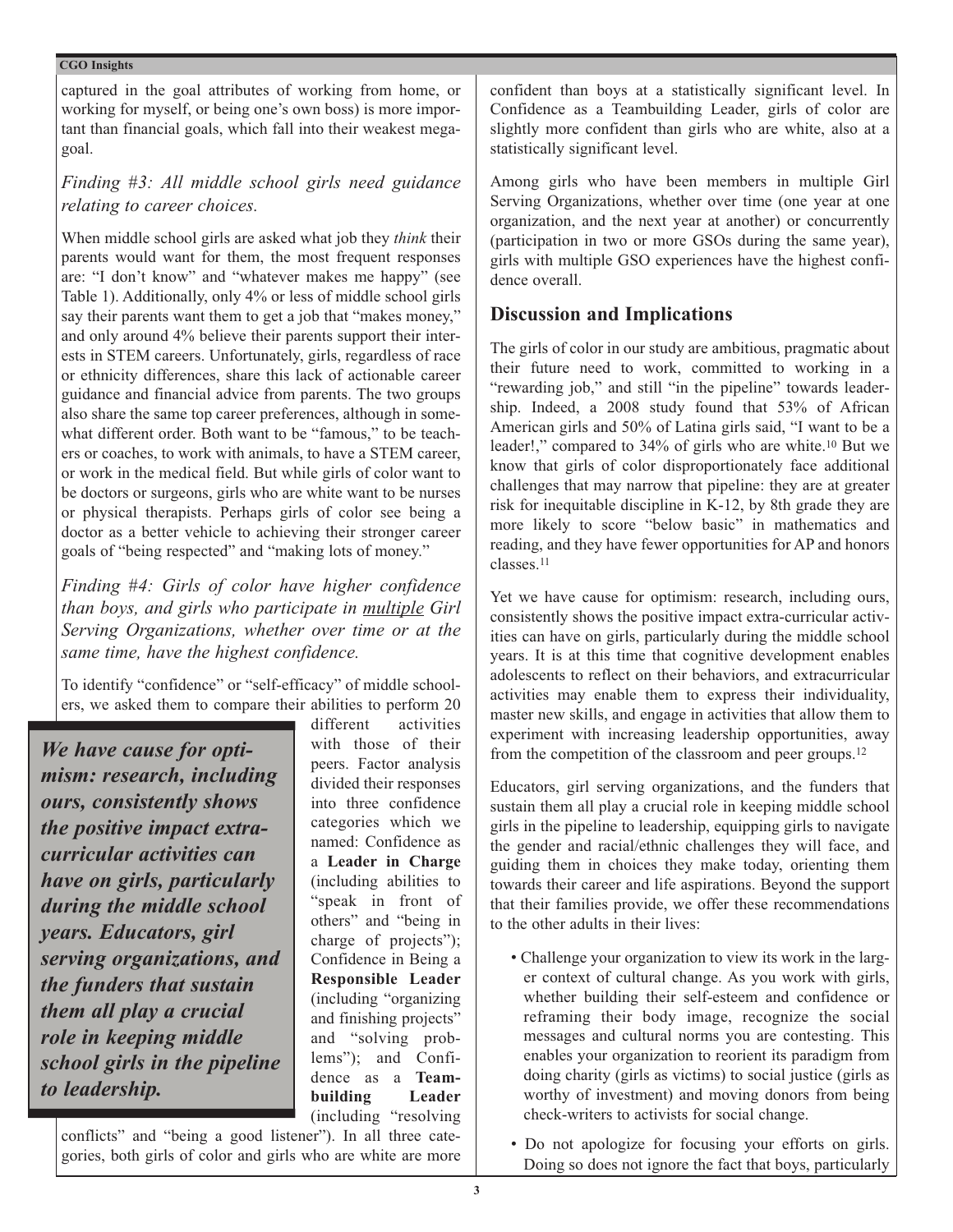boys of color, have desperate needs. Indeed, in our own Phase 1 research, boys reveal significantly lower confidence than girls, yet have a disconnected (and gendered) view that they have more career options. Choosing to focus on girls or boys is a false dichotomy: what is good for girls will be good for boys as well. Even more specifically, the best practices developed in the service of girls of color serve all children.

• While we've examined differences of girls across ethnic/racial identities, we must resist the urge to view all girls through a heteronormative lens. Another dimension of intersectionality is gender identity and sexual diversity. While our Phase 1 research demonstrates the positive impact that "girl only" environments have, we know that pressuring youth into heteronormativity as well as normative gender identity and gender expression at a young age can have a detrimental effect.13 We speculate that this may lead to lower confidence levels in lesbian, gay, bisexual, transgender, and queer (LGBTQ) youth, which could impact their place in the pipeline.

At the operational level:

### *Girl Serving Organizations:*

- Create or define space in your program delivery to have conversations with middle school girls about what they see as their futures. What stands in their way, and how can your organization give girls the skills to stay on course to their future dreams?
- The cumulative effect of girls participating in more than one GSO experience is evident in the research. Find ways to keep girls active in multiple GSO experiences. By looking for opportunities to collaborate or scaffold experiences across GSOs, you can focus on keeping girls in the pipeline of career-broadening experiences. This collaboration also involves recognizing the collective impact GSOs are trying to make, with complementary agendas.
- Appreciate that for girls involved in GSOs, the GSO mentor or adult staff is the second most common source from which middle school girls seek career advice. Given the less pragmatic advice that girls hear from their parents ("be happy"), be prepared to work with those girls who are forming ideas about their futures and to encourage the broadest possible spectrum with concrete examples and appropriate role models.
- As you attempt to reach out to girls whose racial or ethnic identities are new to your GSO, consider using a "middle man" (or woman!). Partner with a cultural, community, or religious group who can introduce you to people who work with those girls, while observing expected cultural protocols and language.

• When seeking funding, donors want to be confident that you understand the specific population you are serving. Demonstrate that you have recognized the critical dimensions of intersectionality, such as race, ethnicity, and class, and have aligned your "product" to meet their specific needs.

### *Middle School Level Educators and Counselors:*

- Middle school girls and boys most frequently seek career advice and information from their schools. This great responsibility also represents an opportunity for educators. Given that our research identifies that girls of color and girls who are white assign different levels of salience to the 19 job attributes, consider customizing conversations with students based on their individual backgrounds, interests and aspirations.
- Educators and counselors must work to reverse themessage that girls—especially girls of color—should not pursue particular careers. Beware of unconscious biases that those giving advice may be projecting unintentionally onto girls of color. Encourage girls to think that any career is possible.
- Our research shows that middle school girls lack a clear understanding of the concrete steps necessary to get to the careers of their choice, or how their current school activities relate to future careers. Connecting girls to career choices that both "help make the world a better place" and are well paying can help them make the connection between their current practice and their futures; making clear how varied careers *can* make

*Our research shows that middle school girls lack a clear understanding of the concrete steps necessary to get to the careers of their choice, or how their current school activities relate to future careers. Connecting girls to career choices that both "help make the world a better place" and are well paying can help them make the connection between their current practice and their futures.*

the world a better place can also open up possibilities for girls. Counselors and educators can also explicitly position the classes girls are taking as building blocks to their future careers.

• Because educators and girl-serving organizations are at the forefront of cultural change, expand your focus from just educating girls to educating their families. Consider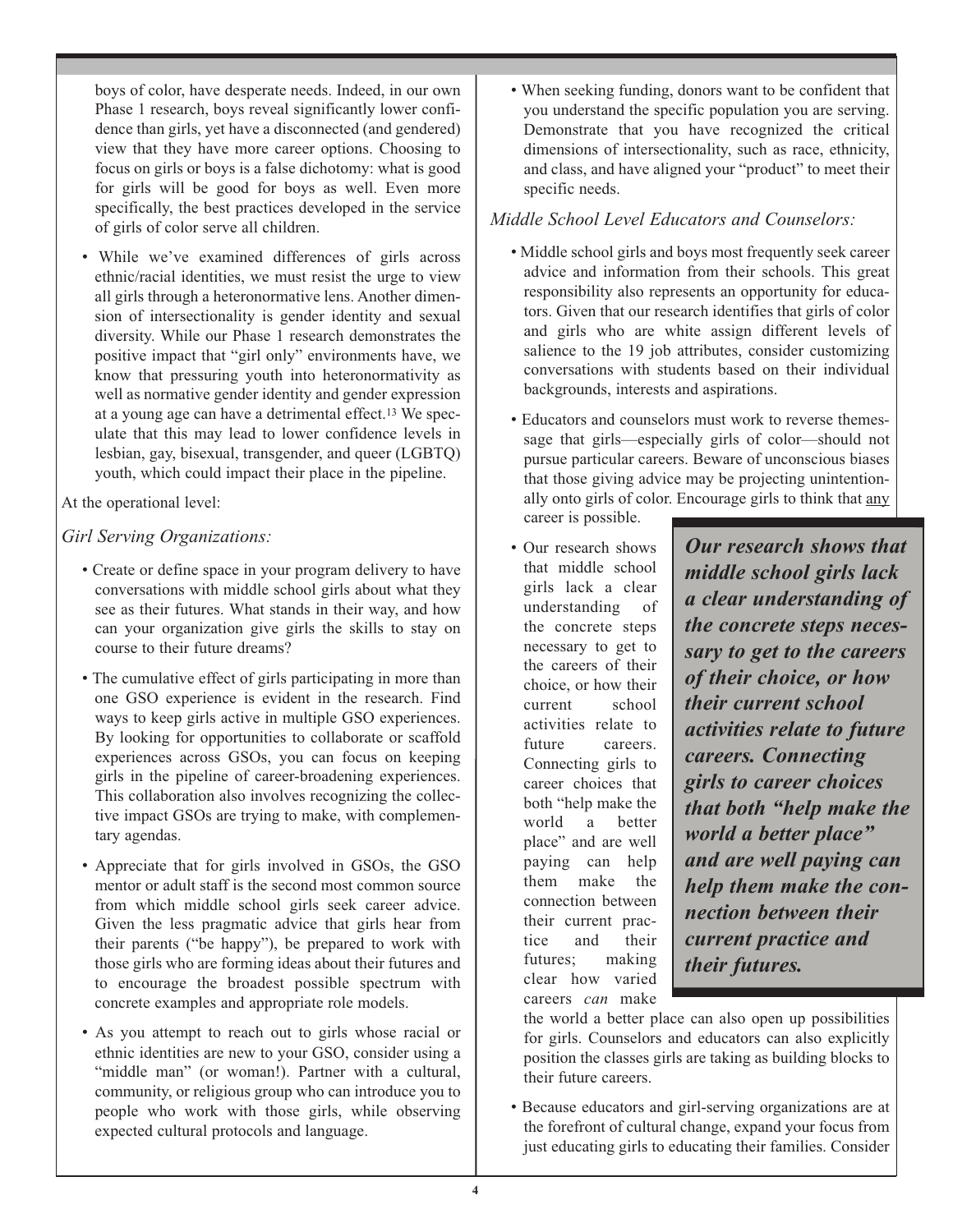how to bring parents/guardians along, not just in building their math skills so they can assist with homework, but also in aligning families' thinking about career possibilities and preparation so they can support their daughters' ambitions.

- Given the benefits that result from girls' participation in GSOs, consider ways your school could partner with those organizations. Carve out curricular space to bring in GSOs to deliver content in areas like leadership, body image, career preparation and mentorship, and empowerment.
- Finally, given the gap between the ambition and confidence middle school girls of color espouse and the scarcity of women of color in leadership positions, help girls prepare to deal with the additional challenges of discrimination, both unconscious and conscious, and other social systemic barriers they will face along their path to leadership. Provide them with opportunities to build strategies and skills to navigate the barriers of sexism, racism, and other forces they may encounter.

#### *Funders:*

We know that participation in GSOs increases the confidence of middle school girls, provides a support system for career advice, and broadens the scope of careers—especially nontraditional careers—that girls will consider. Funders armed with this knowledge can use this research to convince their boards, their organizations, and their constituencies to continue to fund GSOs. Additional action steps include:

- Given that this research has established the positive impact on girls by participating in multiple GSOs, resist the urge to make "either/or" funding decisions. Rather than funding just one GSO, consider a portfolio of GSOs. A broader approach supports the multiplier effect and encourages collaborative projects between and among GSOs.
- Solicit input from organizations that serve girls of color to identify the unique challenges intersectionality presents. Strategies could include board members visiting GSO sites, revealing a more complete story about who they serve and what they uniquely are trying to achieve.
- Consider funding research to identify the needs of communities of color and community organizations that seek to address needs.

## **Conclusion**

Phase 1 and Phase 2 of this research project have begun to fill in a number of gaps in research on women, careers, and leadership. Most research on women and leadership has involved women of college age or older; the focus of this study on middle school girls makes clear that intervention to keep women on the path to leadership needs to occur far earlier

than most researchers have anticipated. Second, the research significantly adds to the importance of acknowledging the impact of intersectionality, in this case gender, age, and race/ethnicity. We've established that efforts to build confidence and support the career ambitions of girls need to recognize and then support the distinct issues that arise from each girl's multiple social identities. Echoing the platitude "It takes a village…," adults engaged in serving girls also need to resist seeing themselves as competitors (for membership or funding) and instead look for ways to collaborate in helping girls explore who they are and understand the impact, challenges and opportunities of their multiple identities. Finally, this research supports concrete action steps that adults who seek to improve the lives of girls of color can take, making clear that the lack of women of color in leadership positions is neither inevitable nor fixed and that "dreaming big" now can become a future reality.

*Author Mary Shapiro is the Diane Kagen Trust Professor for Leadership Development, Simmons College and Affiliate, Center for Gender in Organizations. Author Karyn Martin is Director of Council Initiatives and Research at Girl Scouts of Eastern Massachusetts. Author Diane Grossman is Professor of Philosophy and Gender Studies at Simmons College. Author Patricia Deyton is Associate Dean at Simmons School of Management and Director of the Center for Gender in Organizations. Author Diane Hammer is Director of the Simmons Institute for Leadership and Change. Author Lauren Walleser is Coordinator at the Center for Gender in Organizations and Gender and Sexuality Scholar at Simmons College.*

## **Endnotes**

1**For statistics on the participation of women in leadership positions,** see Center for American Progress. 2014, March 7. The women's leadership gap. Retrieved from https://www.americanprogress.org/issues/women/report/2014/ 03/07/85457/fact-sheet-the-womens-leadership-gap/; Di Mento, M. 2014, April 28. Lack of women in top roles hinders nonprofits, female nonprofit workers say. *The Chronicle of Philanthropy*. Retrieved from http://philanthropy.com/article/Lack-of-Women-in-Top-Roles/146237/; Lennon, T. 2013. Benchmarking women's leadership positions in the U.S. Denver, CO: Colorado Women's College, University of Denver. Retrieved from http://www.womenscollege.du.edu/media/documents/Benchmarking WomensLeadershipintheUS.pdf

2**For statistics on the participation of women of color in leadership positions**, see Center for American Progress, 2014; Center for American Women and Politics. 2014. Women of color in elective office 2014. Retrieved from www.cawp.rutgers.edu; Catalyst. 2015. Women CEOs of the S&P 500. New York, NY: Author. Retrieved from http://www.catalyst.org/knowledge/ women-ceos-sp-500

3**For a review of the literature exploring obstacles to women's progression into leadership**, see Bussey, K., & Bandura, A. 1999. Social cognitive theory of gender development and differentiation. *Psychological Review, 106*(4), 676- 713; Eagly, A.H., & Carli, L.L. 2007. Women and the labyrinth of leadership. *Harvard Business Review, 85*(9), 63-71; Hartung, P.J., Porfeli, E.J., & Vondracek, F.W. 2005. Child vocational development: A review and reconsideration. *Journal of Vocational Behavior, 66*(3), 385-419; Herr, N. 2007. Television & health. Retrieved from http://www.csun.edu/science/ health/docs/tv&health.html; Prentice, D.A., & Carranza, E. 2002. What women and men should be, shouldn't be, are allowed to be and don't have to